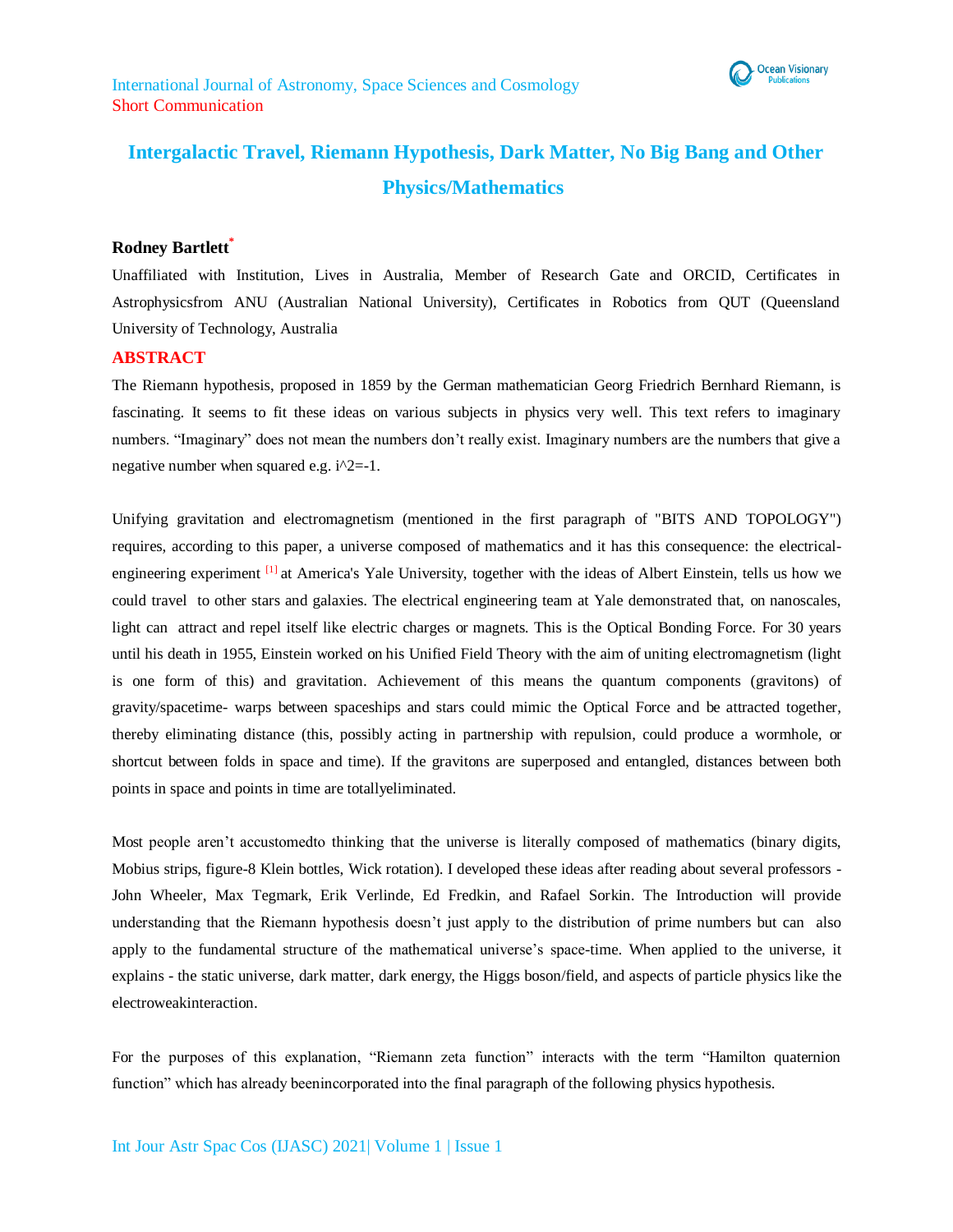

Elements of the Riemann hypothesis addressed here include its real and imaginary parts, the upper and lower half-

planes, and the knowledge that there are infinitely many zeros on the critical line.

**Keywords:**Riemann Hypothesis; Dark Matter; Dark Energy; Higgs Boson; Higgs Field; Electroweak Interaction; Static Universe; Quaternions; Interstellar Travel; Intergalactic Travel; Time Travel Into The Past And Future

 Citation: *Rodney Bartlett. Intergalactic Travel, Riemann Hypothesis, Dark Matter, No Big Bang and Other Physics/ Mathematics.Int Ast Spa Cos Jour. 2022;2(1):1-11.*

**Received Date:**07 January, 2022; **Accepted Date:**3 February, 2022; **Published Date:**8 February, 2022

**\*Corresponding author:** Rodney Bartlett**,** Unaffiliated with Institution, Lives in Australia, Member of Research Gate and ORCID, Certificates in Astrophysics from ANU (Australian National University), Certificates in Robotics from QUT (Queensland University of Technology,Australia

Copyright: © Rodney Bartlett, Open Access 2022. This article, published in Int Ast Spa Cos Jour (IJASC) (Attribution 4.0 International), as described by http:// creativecommons.org/licenses/by/4.0/.

## **INTRODUCTION**

The first part of my article is a proposal that we live in a mathematical universe (though they might or might not agree with the details I propose, this opinion is shared by the scientists Max Tegmark, Erik Verlinde, Ed Fredkin, John Wheeler, and others).

There are 4 scientists I know of that support the idea of the universe being composed of information/mathematics:

a) In 1990, John Wheeler (1911-2008) suggested that information is fundamental to the physics of the universe. According to this "it from bit" doctrine, all things physical are information-theoretic in origin<sup>[2]</sup>.

b) Erik Verlinde says gravity is not a fundamental force of nature, but an emergent phenomenon. In the same way that temperature arises from the movement of microscopic particles, gravity emerges from the changes of fundamental bits of information, stored in the very structure of spacetime<sup>[3]</sup>.

c) Cosmologist Max Tegmark hypothesizes that mathematical formulas create reality $\frac{4}{1}$ 

d) "Pioneered (in the late 1980's) by Rafael Sorkin, a physicist at the Perimeter Institute in Waterloo, Canada, the theory (causal sets) postulates that the building blocks of space-time are simple mathematical points that are connected by links, with each link pointing from past tofuture"<sup>[5]</sup>.

Quaternions were first described by Irish mathematician William Rowan Hamilton in 1843. Hamilton defined a quaternion as the quotient of two vectors. In this case (see the section below titled VECTOR-TENSOR-SCALAR (VTS) GEOMETRY): the quotient of two vectors is 1/2, the division of the electromagnetic vector (photonic quantum spin of 1) by the gravitational vector (gravitonic quantum spin of 2). Similarly, the real part of every nontrivial zero of the Riemann zeta function is 1/2.

In mapping the distribution of prime numbers, the Riemann hypothesis is concerned with the locations of "nontrivial zeros" on the "critical line", and says these zeros must lie on the vertical line of the complex number plane i.e. on they-axis.Besideshavingarealpart,zerosinthecriticalline(they-axis)haveanimaginarypart.Thisisreflected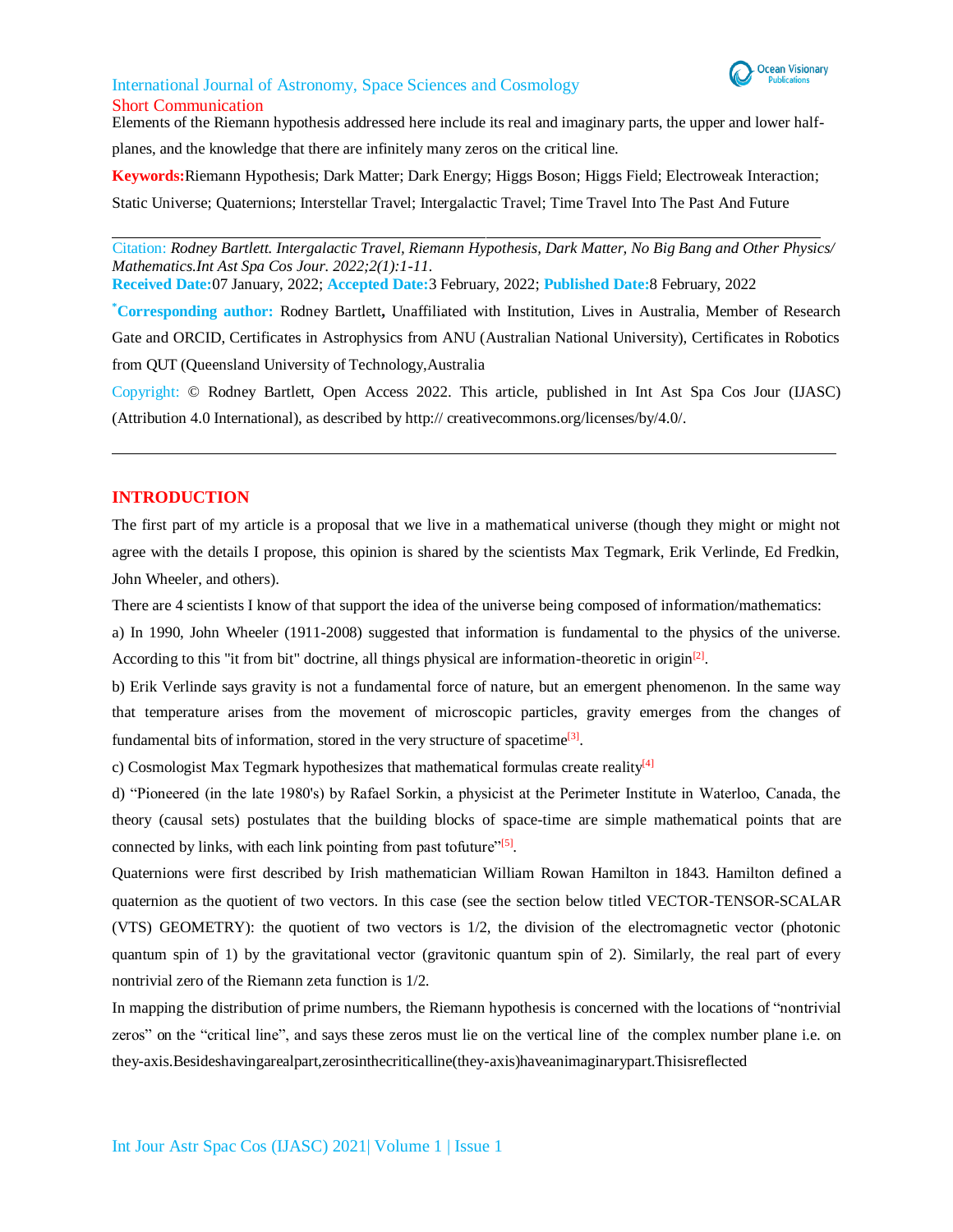

in the real  $+1$  and  $-1$  of the x-axis in Fig. 3, as well as by the imaginary  $+i$  and  $-i$  of the y-axis. In the upper halfplane, a quarter rotation plus a quarter rotation equals a half while in the lower half-plane, a quarter rotation minus a quarter rotation equals zero:  $1/4 + (-1/4) = 0$ . The final sentence states, "This concept of dark energy invalidates (dark energy's) role as the cause of an expanding universe, which could be static."In the Riemann zeta function, it is known that there are infinitely many zeros on the critical line. This suggests the y-axis is literally infinite. To truly be infinite, it cannot be restricted to the up-down direction but must include all directions. That means it would include the horizontal direction and interact with the x-axis.

The universe (which includes the real, four-dimensional spacetime of the x-axis plus the large-scale, extradimensional imaginary spacetime\* of the y-axis) would then be already infinite spatially and temporally - not potentially infinite. There could be no expansion or contraction of the universe as a whole. And as the final paragraph states, "the counterclockwise rotation of the x- and y-axes in Wick Rotation - which represents rotation of gravitational and electromagnetic waves - can be viewed as either rotation into diagonal form or as a quaternion function. It can also be responsible for the gravitational/electromagnetic energies forming all mass in space-time or, as dark energy acting via Wick rotation, forming all mass in imaginary time - which, since time and space can never be separated, is linked to an imaginary space and can be illustrated by the imaginary number i and its Wick rotation (this imaginary mass is known as dark matter).

\* To introduce you to the idea of extra dimensions, consider this – Professor Itzhak Bars of the University of Southern California in Los Angeles says, one whole dimension of time and another of space have until now gone entirely unnoticed by us.

If physicists like Erik Verlinde and Max Tegmark are correct in thinking the universe has a mathematical foundation, that foundation could be the electronic BITS (BInary digiTS) of 1 and 0, which comprise what is known as base-2mathematics.

### **BITS AND TOPOLOGY**

Electronics' binary digits can be used to draw a two-dimensional computer image of a Mobius strip. Two united Mobius strips create a three-dimensional\* figure-8 Klein bottle (Figure  $2^{[6]}$ , that acts as a building block of space, time, forces' bosons and matter's fermions. This creates a super symmetry (linkage) between fermions and bosons. A recent paper<sup>[7]</sup> says that in a holographic universe, all of the information in the universe is contained in twodimensional packages trillions of times smaller than an atom. Therefore, trillions of Mobius strips could form a photon and trillions of more complex figure-8Klein bottles could form a more complex graviton (suggesting union of electromagnetism and gravitation).

\* Looking beyond the oversimplified statement "A Klein Bottle is 2-dimensional" - The statement about a couple of two-dimensional Mobius strips uniting to form a three-dimensional figure-8 Klein bottle would benefit from this note - A manifold is a collection of points forming a certain kind of set, such as those of a topologically closed surface or an analogue of this in three or more dimensions. A Klein Bottle is a 2-dimensional manifold whose inside isitsoutside.Itcanonlyexistin4-dimensions! Since the figure-8 Klein bottle referred to in this article can only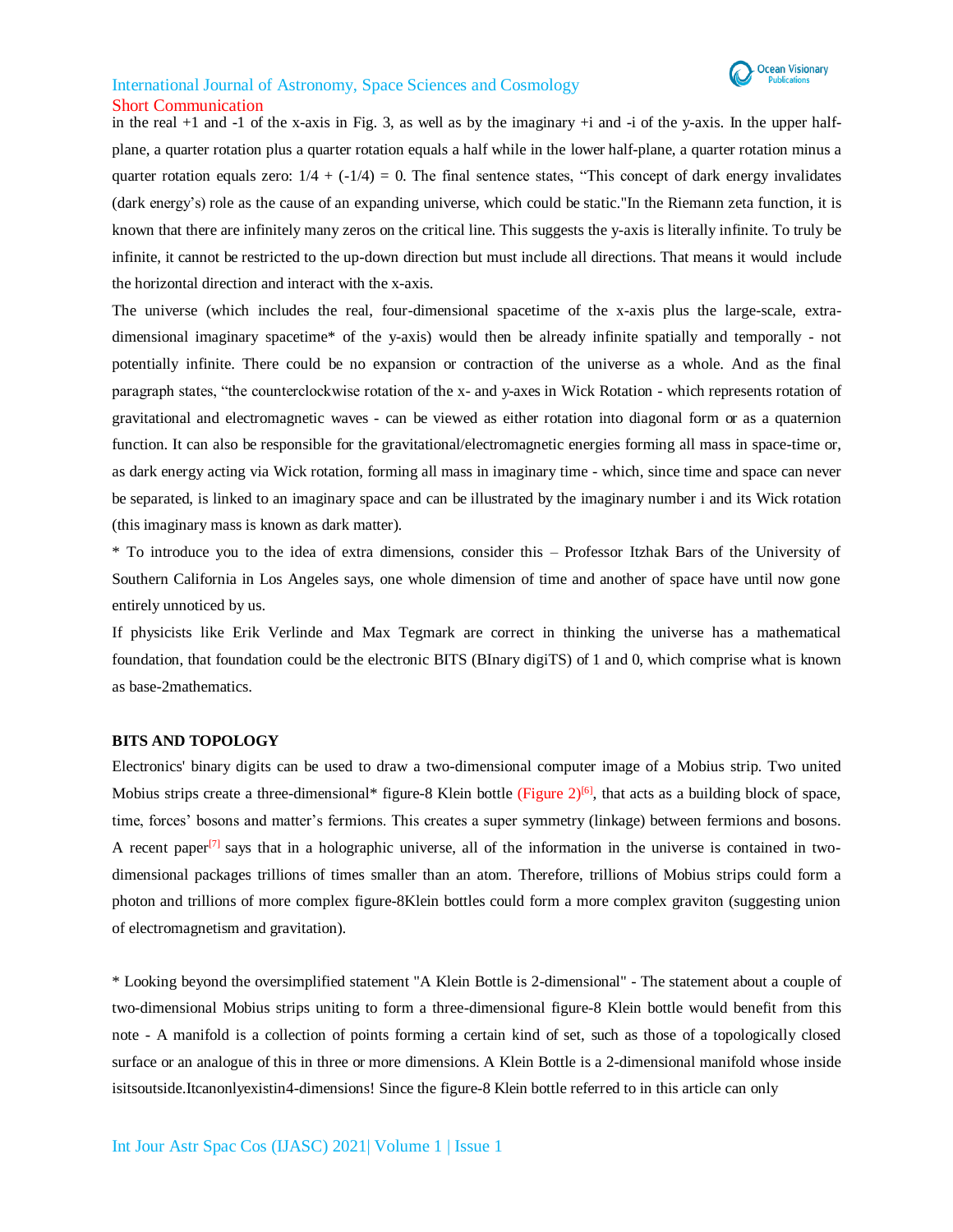

# International Journal of Astronomy, Space Sciences and Cosmology

Short Communication

exist in 4 dimensions, it can be termed a structure of 3 space dimensions which includes the 4th (time) dimension described by Wick rotation. These 3+1 dimensions may also be called "an analogue of a topological surface in three or more dimensions".



## **Figure 1** -The Mobius Strip

The strip is two-dimensional and only has one surface (source: <http://www.clker.com/cliparts/3/7/> a/9/1220546534781713951lummie\_Mobius\_Strip.svg.hi.png). The Mobius strip is a closed surface with no distinction between inside and outside. Thanks to quantum mechanics' entanglement applying on macroscopic scales,\* this doesn't refer only to the surface itself. This results in the space-time of our universe existing everywhere and every when. The inside and outside of the universe's energy and mass are continuous when it's composed of Mobius strips and figure-8Klein bottles acting macroscopically - there cannot be other universes outside our infinite and eternal universe, and there's no universe with different laws of physics (such a state of supposed multiple universes is called the multiverse).

\*"Physicists now believe that entanglement between particles exists everywhere, all the time, and have recently found shocking evidence that it affects the wider, 'macroscopic' world that we inhabit<sup>[8]</sup>. Though the effect is measured for distances in space, the inseparability of space and time means that moments of time can become entangled too<sup>[9]</sup>.

The physicist and science historian Abraham Pais wrote that "In 1924 the scientist Wolfgang Pauli was the first to propose a doubling of electron states due to a two-valued non-classical "hidden rotation"<sup>[10]</sup>. Extending the ideas of "doubling", "two-valued" and "hidden rotation" from the quantum spin Pauli had in mind to the Mobius strip being a basic, fundamental unit of reality; it can be seen that Pauli's proposal has an analogy to this article. The doubled Mobius strips (doubled to form a figure-8Klein bottle) could be produced by the two-valued binary-digit system used in electronics. The bottles possess a hidden rotation, now identified as adaptive Wick rotation, which gives a fourth dimension to space-time.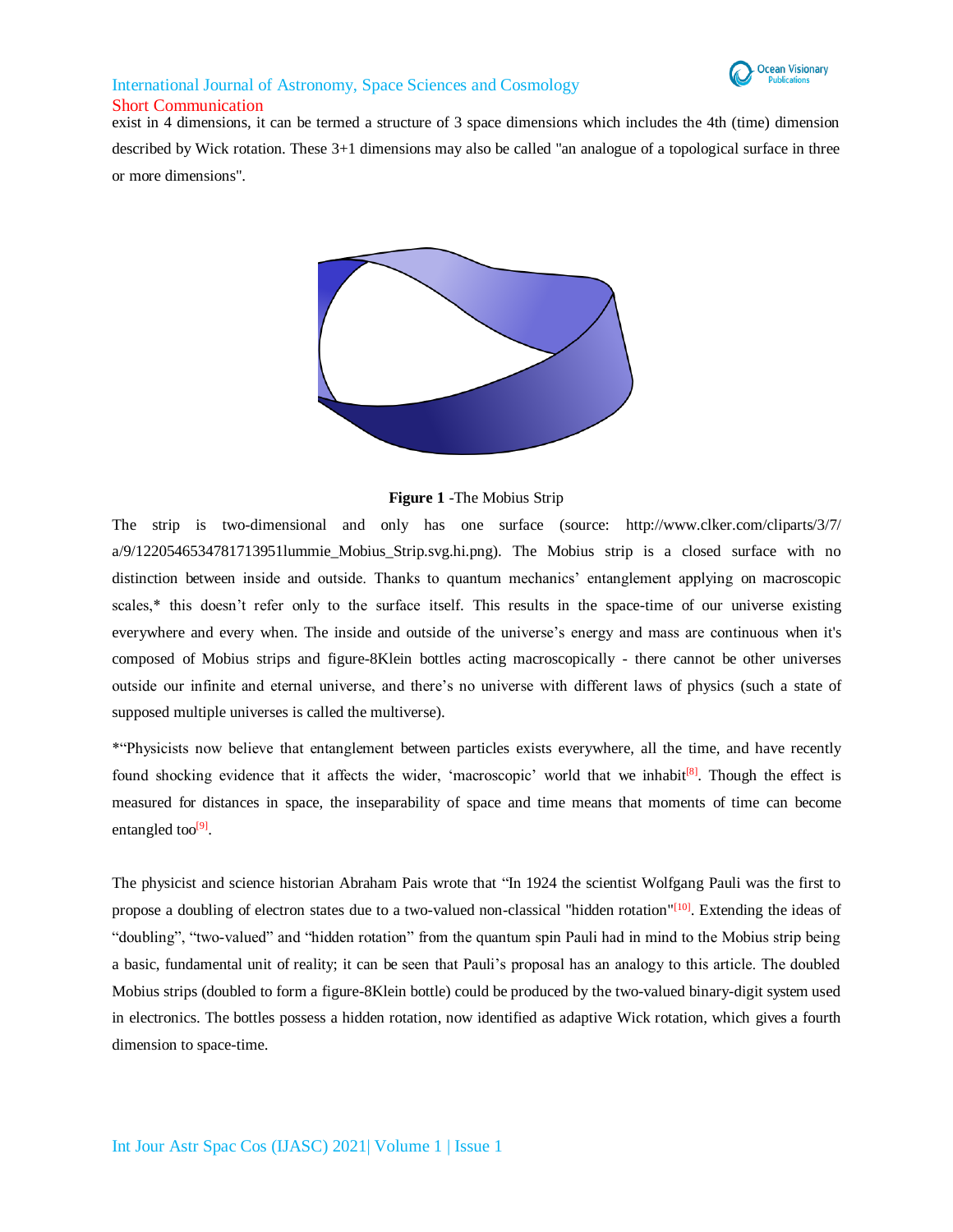



**Figure 2** -Mobius Doublet

(figure-8 Klein bottle)(source: [https://upload.wikimedia.org/wikipedia/commons/7/73/KleinBottleFigure2-](https://upload.wikimedia.org/wikipedia/commons/7/73/KleinBottleFigure2-01.png) [01.png\)](https://upload.wikimedia.org/wikipedia/commons/7/73/KleinBottleFigure2-01.png). Note that the positive curvature fits together with the negative curvature to produce the outline of a doughnut which is technically flat - see the reference to Vanessa Janek<sup>[11]</sup>. When many doublets are placed together, binary digits can fill in any gaps or voids in the same way that computers can morph a picture on a screen and extrapolate a small patch of blue sky to make a sky that's blue from horizon to horizon. Morphing by bits can also delete a single doublet's central "hole". But the doublet doesn't become multiply connected like the doughnut. Merely the doughnut's outline is adopted - the doublet retains the property of being simply connected, a property necessary for space-time's infinity. (Informally, if an object in space consists of one piece - the constituent two Mobius strips now have the outline of one doughnut - and no longer has any "holes" that pass all the way through it, it is called simply-connected. A flat universe that is also simply connected implies an infinite universe<sup>[12]</sup>.

### **Wick Rotation, Causality and Uniting Time**



**Figure 3** - Wick Rotation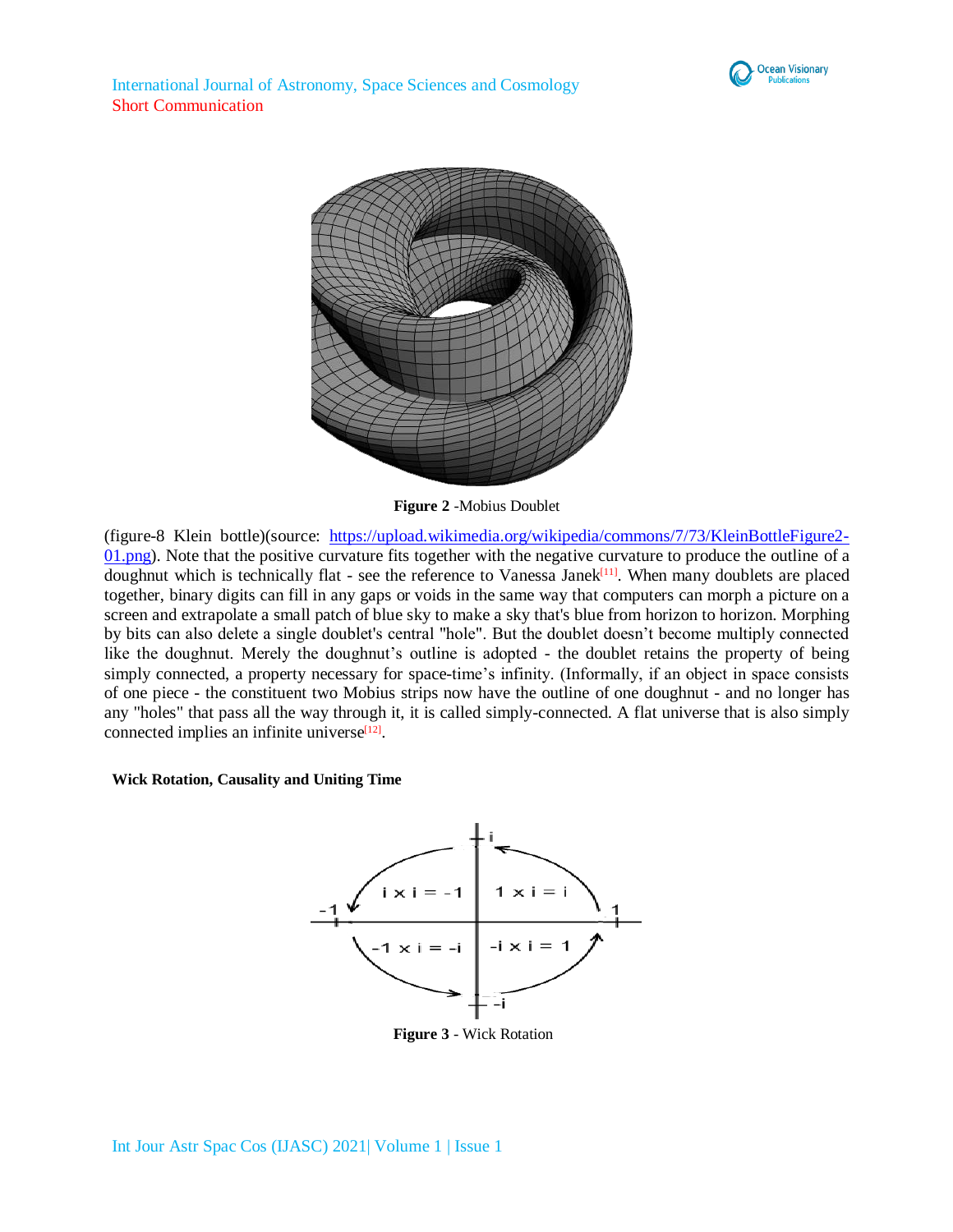

The complex plane reveals its special relationship with cycles via the circle of i, also known as Wick rotation. Whenever a point on the complex plane is multiplied by i, it moves a quarter rotation around the origin or center of the plane." (Figure 3) and quote from<sup>[13]</sup> Wick Rotation's applications aren't restricted to soon-to-be-mentioned time dilation, dark matter and dark energy. Electromagnetic waves are described by science as transverse, as are water waves. If a stone is dropped into a pool of calm water, many circular waves soon cover the surface of the water, and the water appears to be moving outwards from where the stone was dropped in. Actually, the particles of water simply rise then fall - it's the wave motion that moves outward. Similarly, there is little movement of photons - they simply rise and fall like corks bobbing up and down in the ocean's waves. Energy is transferred from photons in one place to photons in the next place by travelling space-time disturbances, and this wave motion is what is referred to as an electromagnetic wave. This process is described one or two pages after dark matter and dark energy. In (Figure 3), photons rise from the positive branch of the x-axis (to the right of the origin or centre) to the positive y-axis (extending above the origin). Then the photons fall to the negative x-axis, and continue falling to the negative y-axis. Then they rise to the positive x and resume their rotation. The conclusions are (1) electromagnetic and gravitational waves composing space-time rotate in a circle, giving rise to other large-scale dimensions, and (2) if there is little movement of photons (and gravitons\*), the universe could not be expanding (or contracting) but its space and time is static. The Big Bang has impressive points leading to the idea that it's a necessary stepping-stone. For example, the Big Bang's supposed origin from quantum fluctuations is reminiscent of bits switching between 1 and 0.

\* Einstein's equations say gravitational fields carry enough information about electromagnetism to allow Maxwell's equations to be restated in terms of these gravitational fields. This was discovered by the mathematical physicist George Yuri Rainich<sup>[14]</sup>. Therefore, gravitational waves also have advanced components going back in time (see reference to Michio Kaku on p. 10). 1's and 0's composing electromagnetic and gravitational waves would compose both "advanced" waves going back in time and "retarded" waves going forward in time. The retarded components with  $+x$  motion in time can obviously cancel the advanced components with  $-x$  motion in time, producing entanglement. 17th century scientist Isaac Newton's idea of gravity acting instantly across the universe could be explained by gravity's ability to travel back in time, and thereby reach a point billions of light years away not in billions of years, but in negative billions-of-years. That is; the negative/advanced component of a gravitational wave would already be at its destination as soon as it left its source\*\*, and its journey is apparently instant.

\*\* Arriving at its destination billions of years before it left its source is an absurd impossibility if we cling to the traditional view of time flowing in one direction from cause to effect. But it's plausible if we accept the Block Universe theory which developed from Special Relativity's non-simultaneity of events for different observers. In the Block Universe, all time coexists (the entire past, the present, and every point in the future all exist at once) - in the same way that every period of time in a movie exists simultaneously on a store-bought DVD. Time can be visualized as a Cosmic DVD where our brains and consciousnesses take the place of the DVD player's laser. Everything in the Cosmic DVD's time exists at once\*\*\* but we're only aware of an extremely limited number of events at any instant (these make up our present). Gravitational waves arriving billions of years prior to emission can be compared to playing part of the Cosmic DVD in reverse. Waves travel from a later frame of the cosmic movie to an earlier frame.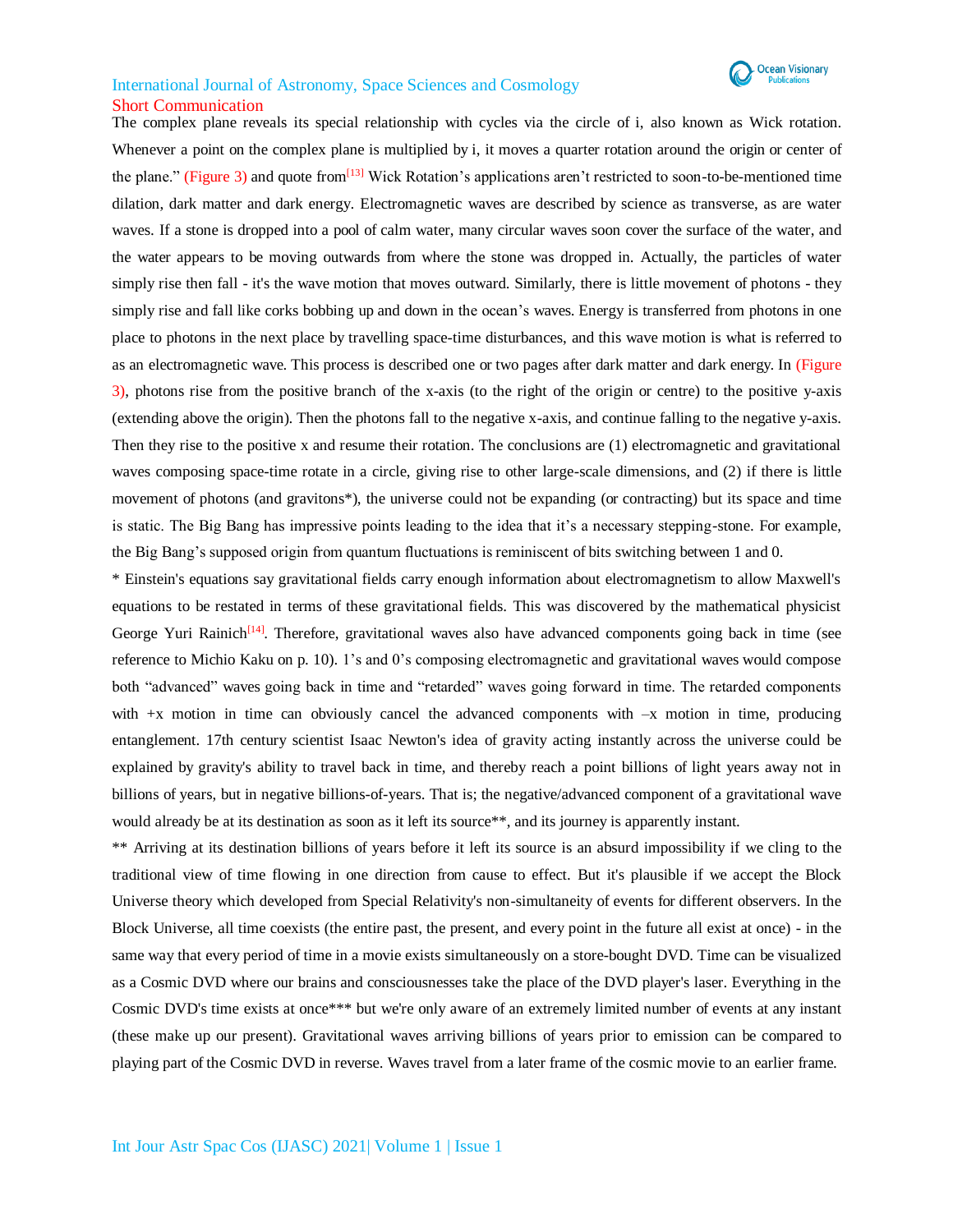\*\*\* All mass is composed of gravitational and electromagnetic waves, according to vector-tensor-scalar geometry. Both types of waves possess retarded and advanced components which entangle all masses. Wick rotation (time) is built into the Mobius strips and figure-8 Klein bottles composing electromagnetism's photons and gravitation's gravitons. Therefore, all time (the entire past and present and future) is united into one thing just as all space and all mass are united into one thing. VTS geometry says space and mass are united and physics already accepts that space and time are united. If space, mass, time, electromagnetism, gravitation, plus the VTS-derived weak and strong nuclear forces are all aspects of the same thing; that suggests the theory of quantum gravity truly exists. Mathematical equations would be just another aspect of the one thing - a tool - which people deem necessary to prove quantum gravity.

#### **Wick Rotation and Time Dilation**

This Wick rotation is consistent with Special Relativity's slowing of time (a.k.a. time dilation) because -

Today, so-called imaginary numbers (such as i, which equals  $\sqrt{-1}$ ) describe so-called imaginary time. Imaginary time is a concept derived from special relativity and quantum mechanics. Geometrically, imaginary numbers are found on the vertical axis of the Complex Number Plane, allowing them to be presented perpendicular to the real axis of space-time as we know it. One way of viewing imaginary numbers is to consider a standard number line, positively increasing in magnitude to the right, and negatively increasing in magnitude to the left. At 0 on this x-axis (the socalled real axis), a y-axis (the so-called imaginary axis) can be drawn with "positive" direction going up - "positive" imaginary numbers then increase in magnitude upwards, and "negative" imaginary numbers increase in magnitude downwards.

The ultraviolet catastrophe, also called the Rayleigh-Jeans catastrophe, is a failure of classical physics to predict observed phenomena: it can be shown that a blackbody - a hypothetical perfect absorber and radiator of energy would release an infinite amount of energy, contradicting the principles of conservation of energy and indicating that a new model for the behaviour of blackbodies was needed. At the start of the 20th century, physicist Max Planck derived the correct solution by making some strange (for the time) assumptions. In particular, Planck assumed that electromagnetic radiation can only be emitted or absorbed in discrete packets, called quanta. Albert Einstein postulated that Planck's quanta were real physical particles (what we now call photons), not just a mathematical fiction. From there, Einstein developed his explanation of the photoelectric effect (when quanta or photons of light shine on certain metals, electrons are released and can form an electric current). So it appears entirely possible that another supposed mathematical trickery (imaginary time and the y-axis) will find practical application in the future. Since quantum mechanics says particles can, according to our frame of reference, be in two or more places at once; the photons and gravitons which make up the waves in space-time can be on the x- and y-axes simultaneously and thus interfere with themselves, causing time to slow down significantly near the speed of light in a vacuum or under intense gravity. A Mobius strip only has one surface (Figure 1) Therefore this loop must intersect, and interfere with, itself. It has been proposed that a photon is composed of trillions of Mobius strips  $(1<sup>st</sup>$  paragraph of **BITS AND TOPOLOGY**). When two or more photons meet, the interference continues and is increased. It's proposed that electromagnetic and gravitational waves rotate in a circle, giving rise to dark matter on the y-axis via vector-tensor-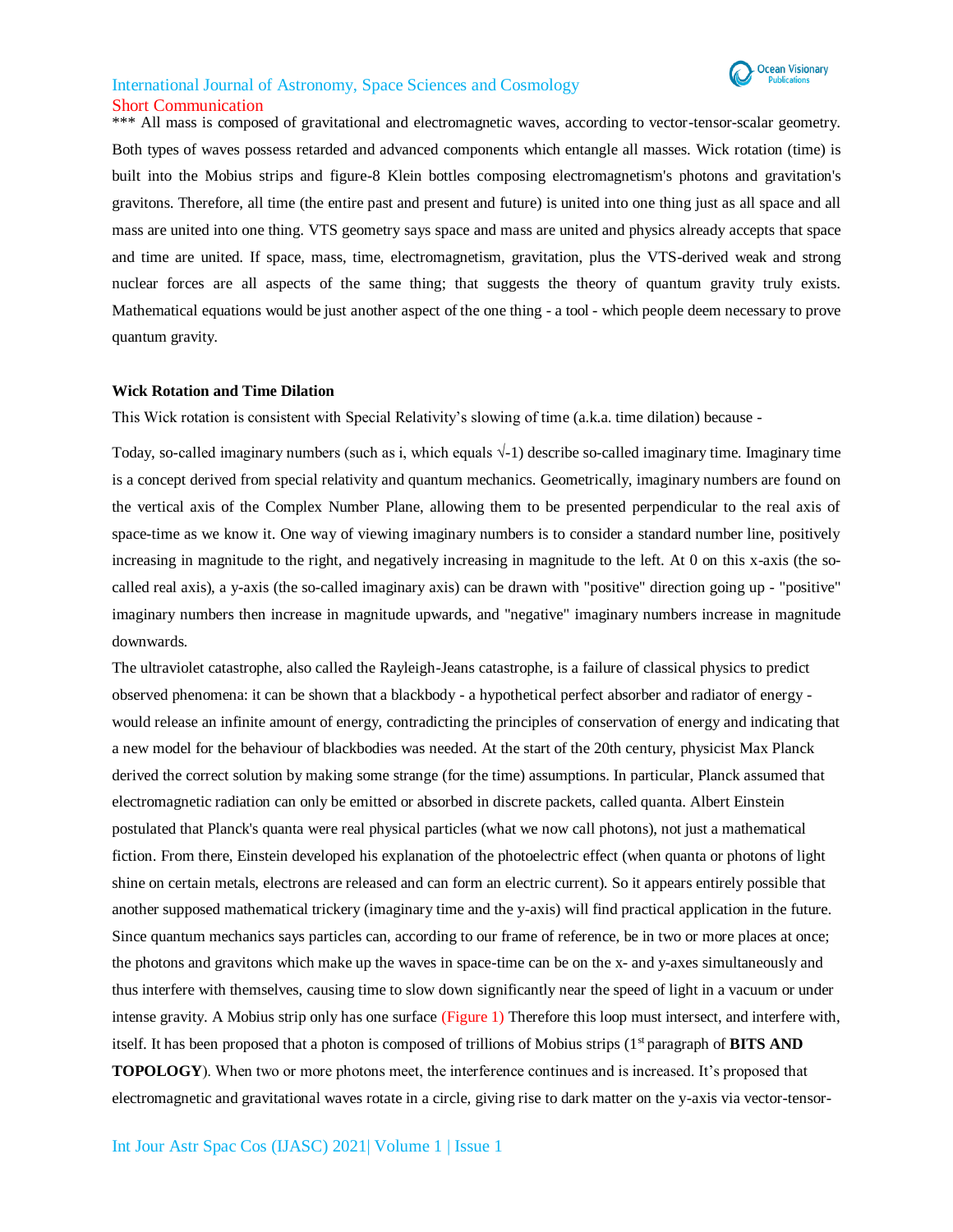

scalar geometry. Near what is called the speed of light, rotational speed is increased significantly and more photons interfere with each other more often, causing time to slow down. The extremely powerful gravity associated with a black hole will also significantly slow time, for two reasons referring to Figure 3: (a) Photons will "fall" faster from the positive y-axis to the negative y-axis (rotational speed is increased significantly and more photons interfere with each other more often), and (b) each quantum within the black hole - which this article says is a graviton - can, according to our frame of reference, be in two or more places at once and cause photons to simultaneously "rise" faster from the negative y-axis to the positive y-axis (again, interference between photons is increased and time dilation occurs).

#### **Vector-Tensor-Scalar (VTS) Geometry, with Dark Matter and Dark Energy and the Higgs**

"Dust grains assemble by chemical bonding. Once they are sand or gravel sized, how they continue to stick is a mystery (Figure 4). Metre-sized rocks should spiral into the star rapidly due to disk drag (the gas orbits a little slower than the rocks as a pressure gradient partially supports it). Once rocks somehow get past these barriers, they collide with each other in a chaotic and random way assembling the planets<sup>[15]</sup>.

The following method of building planets is preferred to collisions between rocks and dust in the disk because most planetary systems seem to outweigh the protoplanetary disks in which they formed, leaving astronomers to reevaluate planet-formation theories<sup>[16]</sup>.



**Figure4**- VTS (Vector-Tensor-Scalar) Geometry-Interaction of Gravitation and Electromagnetism Produces a Momentum in Gravitons and Photons (and a Pressure which is known as Mass).

Explanation of geometric display of mathematics' vectors, scalars, and tensor calculus adapted from <sup>[17]</sup> A vector is a quantity which possesses both magnitude and direction. Two such quantities acting on a point may be represented by two adjoining sides of a parallelogram, so that their resultant is represented in magnitude and direction by the diagonal of the parallelogram (AD and CD, for example, can symbolize the electromagnetic and gravitational vectorswhile the resultant green diagonal of DB substitutes for the interaction of those two forces). A scalar variable is representable by a position on a line, having only magnitude e.g. the red dot on the diagonal, symbolic of the Higgs boson. A tensor is a set of functions which, when changing from one set of coordinates to another, are transformed in a precisely defined manner (e.g. changing from the coordinates of AD and CD to those of the green diagonal, or of the red dot, is a transformation performed in a particularway).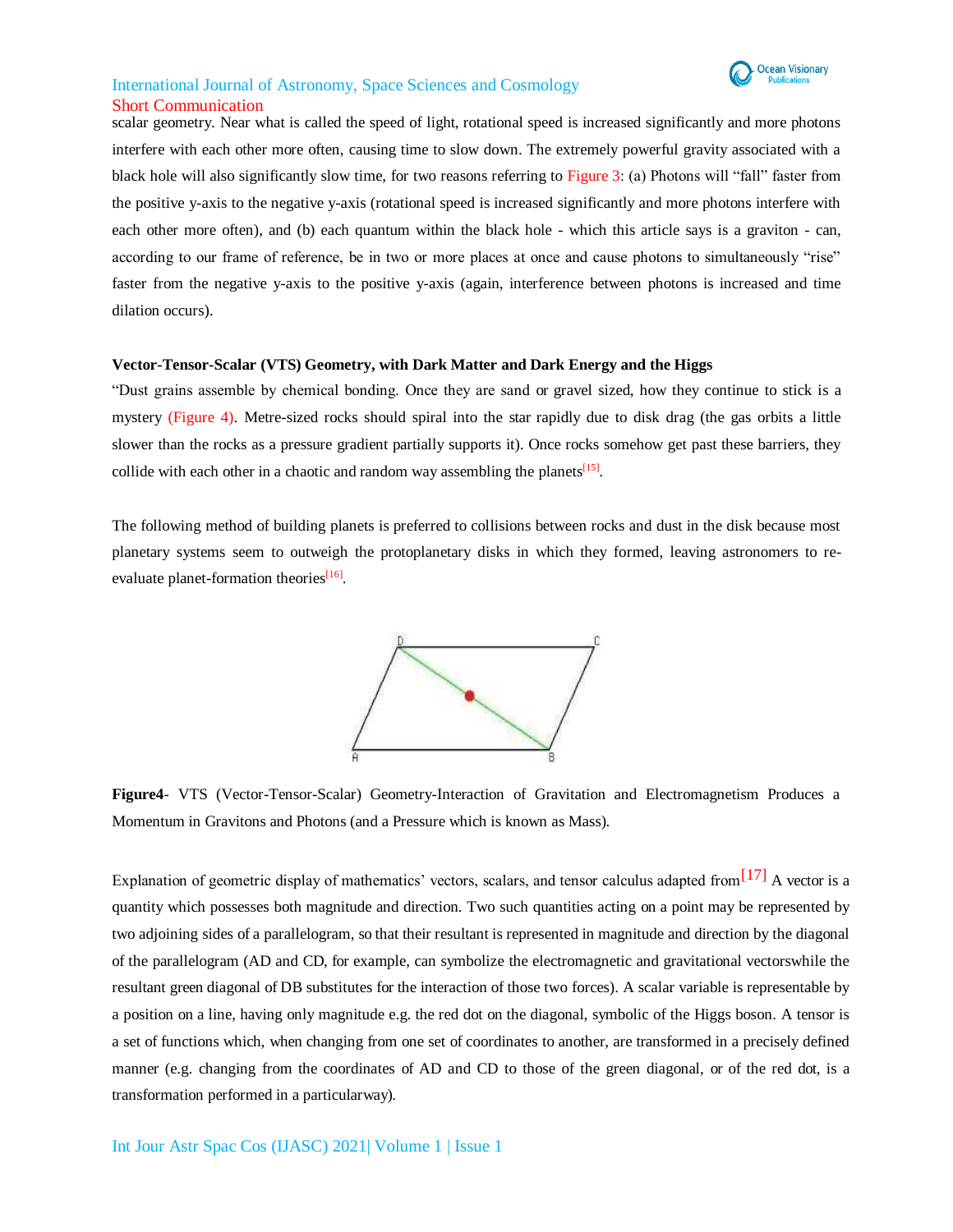

Two sides thus illustrate the graviton's spin 2 and the photon's spin 1. The resultant diagonal represents the interaction of the sides/vectors (1÷2 = the spin  $\frac{1}{2}$  of every matter particle). Tensor calculus changes the coordinates of the sides and diagonal into the coordinates of a single (scalar) point on the diagonal. This scalar point is associated with particles of spin zero<sup>[18]</sup>. If the mass produced during the photon-graviton interaction (the energy and momentum of photons and presently hypothetical gravitons produces a pressure we call mass\*) happens to be 125 GeV/c<sup> $\alpha$ </sup>2, its union with spin 0 produces the Higgs boson. 125 GeV/c $\alpha$ <sup>2</sup> united with spin 0 means the central scalar point of the Higgs boson is related to the vector of the graviton's spin 2, and the Higgs field is therefore united with the supposedly unrelated gravitational field (together with the latter's constant interaction with the electromagnetic field).

\* Material from a star could fall onto a neutron star, heating it up and causing it to emit radiation. Then the energy and momentum of the photons and presently hypothetical gravitons would be the interaction of electromagnetism (the charged particles and strong magnetism) with the neutron star's powerful gravity. This results in wave-particle duality. The heating could produce gravitational and electromagnetic radiation which would produce the mass and quantum spin of subatomic particles - instead of only radiation being emitted, jets of matter would be emitted too (normally, the matter would be emitted as beams or jets from the neutron star's magnetic poles).

#### **Bosons of the Nuclear Forces and Planet/Black-Hole Formation**

It must be remembered that referring to space alone is incomplete. Living in space-time, it's necessary to add some sentences about the time factor. The photon must interact with the graviton to produce the mass of the weak nuclear force's W and Z bosons. To produce their quantum spin, the photon's spin 1 needs to react with the graviton's spin 2. That is, the photon's turning through one complete revolution needs to be combined with the graviton's being turned through two half-revolutions\*. Incorporating the time factor as a reversal of time (Richard Feynman, 20thcentury winner of the Nobel Prize in Physics, used reversal-of-time to explain antimatter) in the middle of the interaction: a gravitonic half revolution is subtracted from the photonic full revolution then the graviton's timereversal adds a half revolution  $(1-2+1/2)$  = the spin 1 of W and Z bosons). The strong nuclear force's gluon's quantum spin of 1 could arise in the same way as the spin 1 of weak-force bosons. Most reactions in this section may be explicable purely by the retarded\*\* portions of waves interacting. But the masslessness of gluons might be produced by retarded and advanced waves cancelling. They neutralize each other, producing a mass of zero and relating gluons to the Higgs boson whose zero quantity is its quantum spin.

\*Professor Stephen Hawking writes<sup>[19]</sup> -

"What the spin of a particle really tells us is what the particle looks like from different directions."

Spin 1 is like an arrow-tip pointing, say, up. A photon has to be turned round a full revolution of 360 degrees to look the same.

Spin 2 is like an arrow with 2 tips - 1 pointing up, 1 down. A graviton has to be turned half a revolution (180 degrees) to look the same.

Spin 0 is like a ball of arrows having no spaces. A Higgs boson looks like a dot: the same from every direction.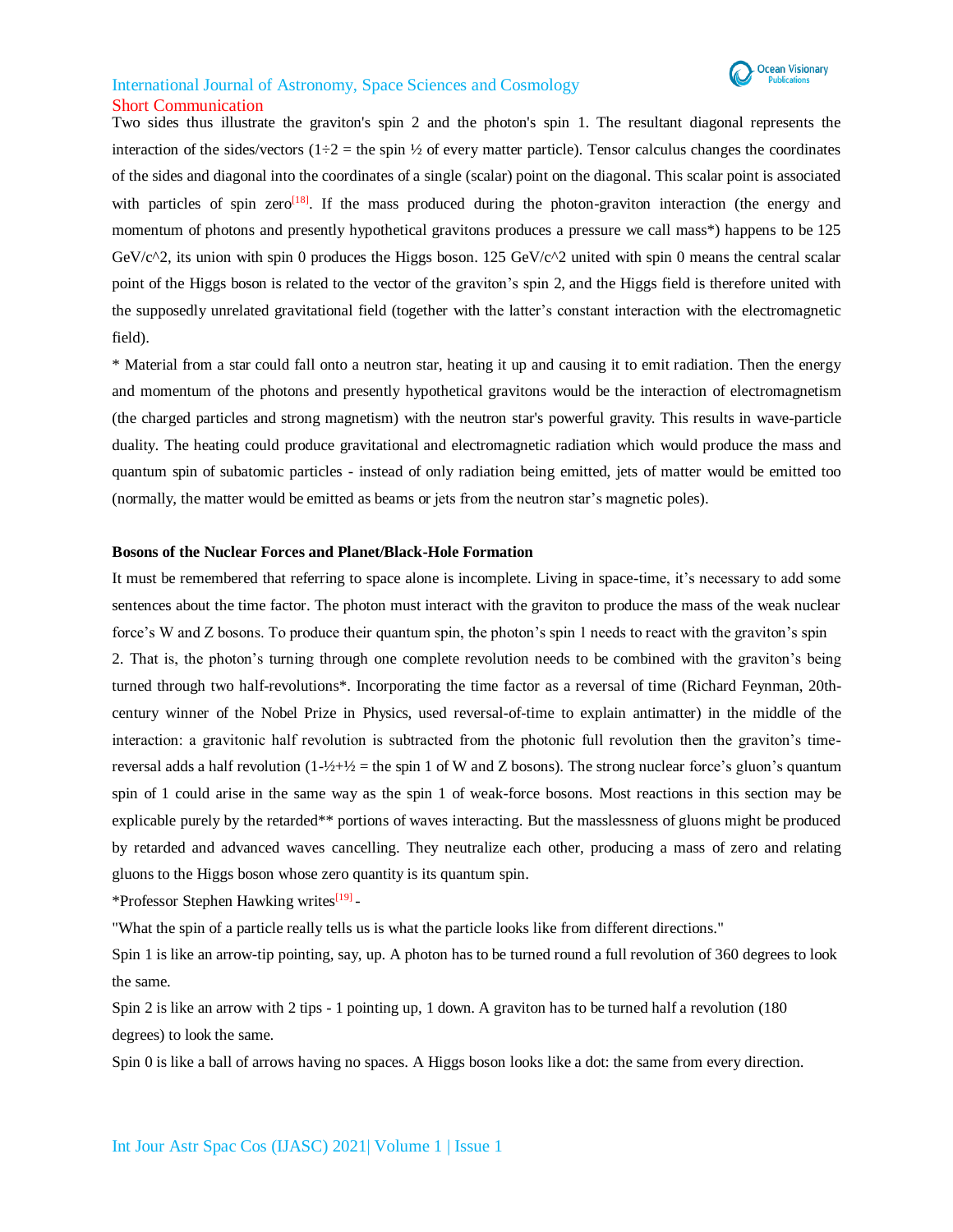

Spin ½ is logically like a Mobius strip, though Hawking doesn't specifically say so. This is because a particle of

matter has to be turned through two complete revolutions to look the same, and you must travel around a Mobius strip twice to reach the starting point.

\*\*"When we solve (19th-century Scottish physicist James Clerk) Maxwell's equations for light, we find not one but two solutions: a 'retarded' wave, which represents the standard motion of light from one point to another; but also an 'advanced' wave, where the light beam goes backward in time. (^ note by author of "Riemann Hypothesis") Engineers have simply dismissed the advanced wave as a mathematical curiosity since the retarded waves so accurately predicted the behavior of radio, microwaves, TV, radar, and X-rays. But for physicists, the advanced wave has been a nagging problem for the past century<sup>[20]</sup>.

^ Stars and galaxies etc. send us retarded light which, through spectroscopy's redshift, gives an approximate measurement of how long that light has been travelling (the distance to the astronomical body). The light includes an advanced component that reaches back into the past, producing a measurement that significantly exceeds the real distance. The farther away a star or galaxy is, the more the advanced part of waves from it will reach into the past, giving us a greater inaccuracy regarding its true distance. This increase is analogous to redshift increasing with distance. We might call it readshift - re(tarded) ad(vanced) shift. Readshift would explain the astronomical results which were interpreted as accelerating expansion of the universe. Supernovas would be fainter, therefore apparently farther away, because "The light includes an advanced component that reaches back into the past, producing a measurement that significantly exceeds the real distance".

The interacting gravity and electromagnetism produce mass e.g. they can form a Higgs boson or the strong/weak nuclear forces' bosons as well as matter. On a cosmic level - if gravitational and electromagnetic waves focus on a protoplanetary disc surrounding a newborn star, the quantum spin of the particles of matter in the disc (1/2) could imprint itself on the waves' interaction and build up a planet layer by layer from vector-tensor-scalar geometry's  $1\div 2$ interaction. If the waves focus on a region of space where there's no matter, the opposite interaction occurs and the graviton's spin 2 is divided by the photon's spin 1 to produce  $2\pm 1$ . The mass produced has the spin inherent in each of the gravitons composing spacetime - and could be an alternative, or complementary, method to supernovas for producing the gravitational waves making up black holes.

Quaternions were first described by Irish mathematician William Rowan Hamilton in 1843. Hamilton defined a quaternion as the quotient of two vectors<sup>[21]</sup>. In this case: the quotient of two vectors is  $1/2$ , the division of the electromagnetic vector (photonic quantum spin of 1) by the gravitational vector (gravitonic quantum spin of 2). In other words, the term "diagonal"(like 1/2, the result of these 2 vectors interacting) in VTS Geometry can be replaced with the term "quaternion". And the counterclockwise rotation of the x- and y-axes in Wick Rotation - which represents rotation of gravitational and electromagnetic waves - can be viewed as either rotation into diagonal form or as a quaternion function. It can also be responsible for the gravitational/electromagnetic energies forming all mass in space-time or, as dark energy acting via Wick rotation, forming all mass in imaginary time - which, since time and space can never be separated, is linked to an imaginary space and can be illustrated by the imaginary number i and its Wick rotation (this imaginary mass is known as dark matter). And this concept of dark energy invalidates its role as the cause of an expanding universe - which could now be static.